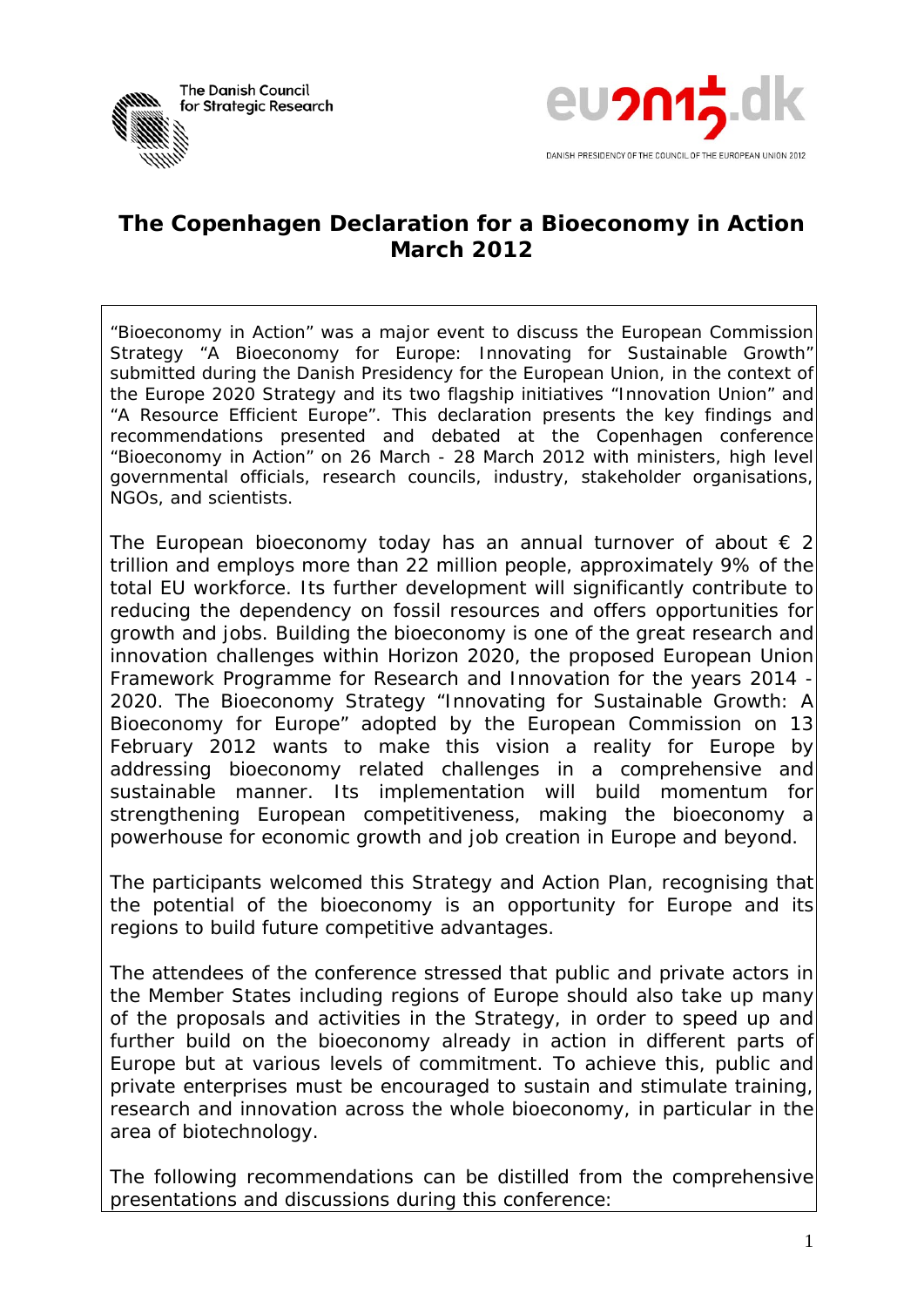



- 1. The concept of the bioeconomy should be more strongly integrated into European policies. In particularly the Common Agricultural Policy should take the bioeconomy much more into account. This economic concept is composed of numerous new value chains to which farmers, fishermen and forest and aquaculture managers will add significant value. This requires a higher degree of training for new skills and competences which undoubtedly will lead to higher earnings and the creation of new businesses. New facilities and infrastructure will be required to effectively use the available biomass resources. Investments in establishing and optimising infrastructures and logistical capabilities are crucial to ensure that all biomass can be mobilised and used, in an environmentally and economically sustainable way.
- 2. A level playing field must be created for the different uses of biomass – such as food, feed, bio-based products and bio-energy – by reviewing incentives and regulatory frameworks. This is a prerequisite for increasing the value generated from biomass, and for stimulating the value chains.
- 3. There is a need for new ways of highly committed partnering between all stakeholders: citizens, consumers, academia, industry, primary producers, and policy makers. In this respect, the conference stressed the potential of using the whole range of mechanisms at European level, including European Research Area Networks, Joint Programming Initiatives, Public-Private Partnerships, and European Innovation Partnerships. Industry should play a stronger role. The conference found that the triple-helix collaboration between governmental bodies, universities and industries must be further developed. The Knowledge and Innovation Communities (KICs) will also address questions related to the bioeconomy, in particular the proposed KIC "Food4future". However, rules and application processes urgently need to be strongly simplified.
- 4. The activities of the Lead Market Initiative (LMI) for Bio-based Products (including public procurement, labelling and certification schemes for bio-based products) should be continued and implemented as the recommendations and results are highly relevant for the enhancement of markets and EU's overall competitiveness.